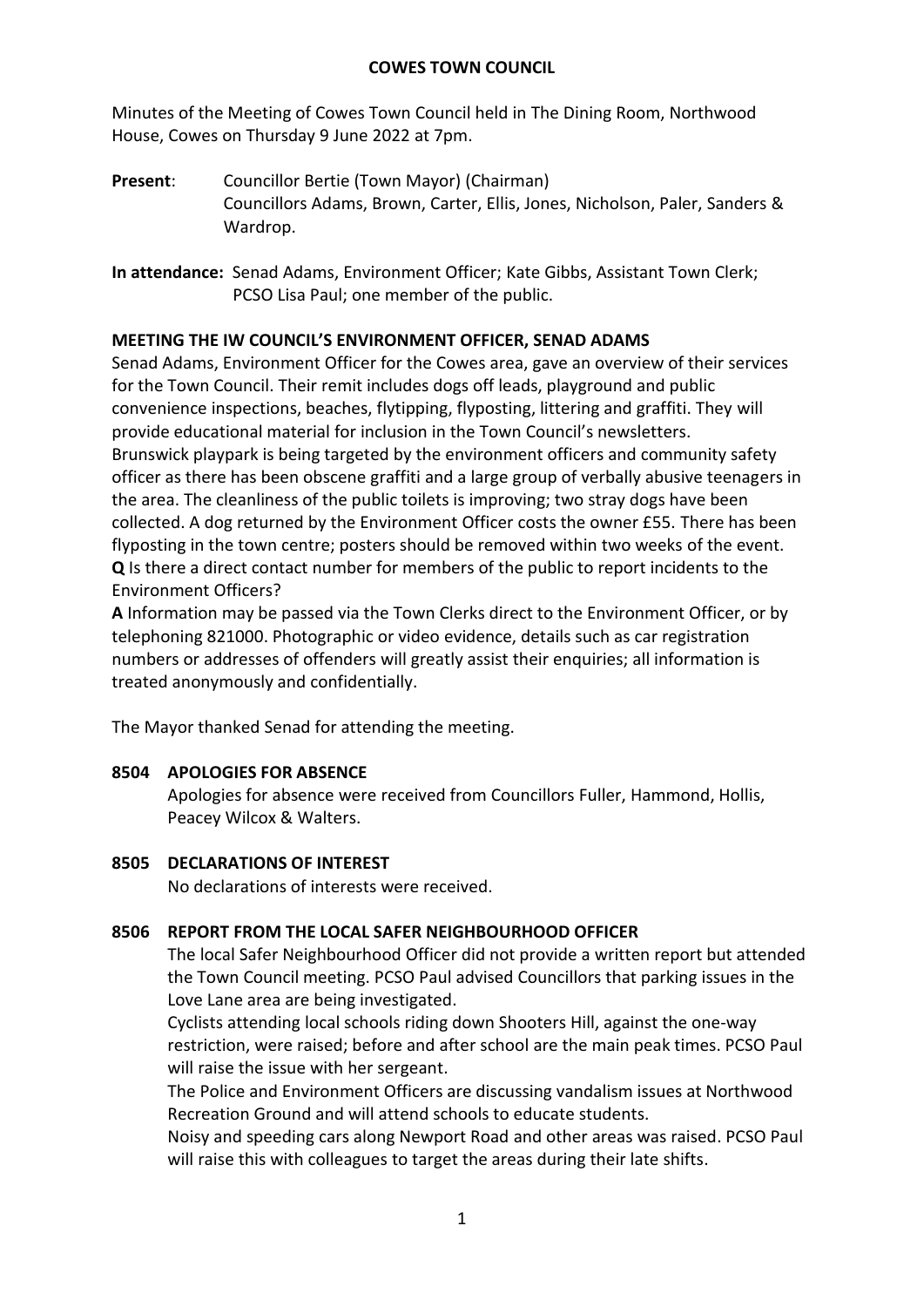### **8507 MINUTES**

#### **RESOLVED**

**That the Minutes of the Annual Town Council Meeting held on 5 May 2022, be taken as read, approved as a correct record and signed by the Chairman.**

## **8508 QUESTIONS FROM MEMBERS OF THE PUBLIC**

The member of the public raised the issue of students from UKSA, drinking outside of the accommodation at night, causing a noise disturbance to neighbouring residents. The night supervisor does not appear to patrol outside of the premises. Environmental Health have already been contacted but the issue remains. Landlords from local public houses have also complained about the actions of staff and students from UKSA. Councillors felt that the issues should be raised with the Managing Director. It was agreed:

### ACTION

The Town Clerk will write to the Managing Director of UKSA, emphasising that their good reputation is being damaged by the night-time actions of their staff and students.

# **8509 REPORTS FROM ISLE OF WIGHT COUNCILLORS**

Written reports focussing on local matters were received from Councillors Fuller, Nicholson & Peacey Wilcox and were circulated to all Town Councillors. Councillors Fuller and Peacey Wilcox were not in attendance and therefore unavailable to answer any questions. No questions were asked of Councillor Nicholson.

### **8510 REPORTS OF COMMITTEES AND MEETINGS**

a) Finance, Acquisitions & Staffing Committee

The Minutes of the Finance, Acquisitions & Staffing Committee meeting held on 24 May 2022 were received and noted. It was: **RESOLVED**

**1. That the Financial Statement as at 31 March 2022 be received, noted and approved.**

**2. That the grant of £4,602.56 from Visit Isle of Wight, to be used for the promotion of Cowes, be received and noted.**

**3. That a grant is not made to Citizens Advice Isle of Wight.**

**4. That a grant be made to the Isle of Wight Community Club in the sum of £750. The Town Council will ask for this grant to be considered as sponsorship of the project and that the Town Council be recognised for their contribution.** 

**5. That a grant be made to the Cowes Open Bowls Tournament in the sum of £600. The Town Council will ask for this grant to be considered as sponsorship of the tournament and that the Town Council be recognised for their contribution.** 

**6. That Cowes Town Council writes to the British Powerboat Racing Club Event Management to ask what the requested amount of £2,000 will be used for and to re-apply for a grant with that further information.**

**7. That a grant be made to the Footprint Trust (Warmer Cowes) in the sum of £500.**

**8. That a grant be made to the Isle of Wight Literary Festival in the sum of £1,000. The Town Council will ask for this grant to be considered as**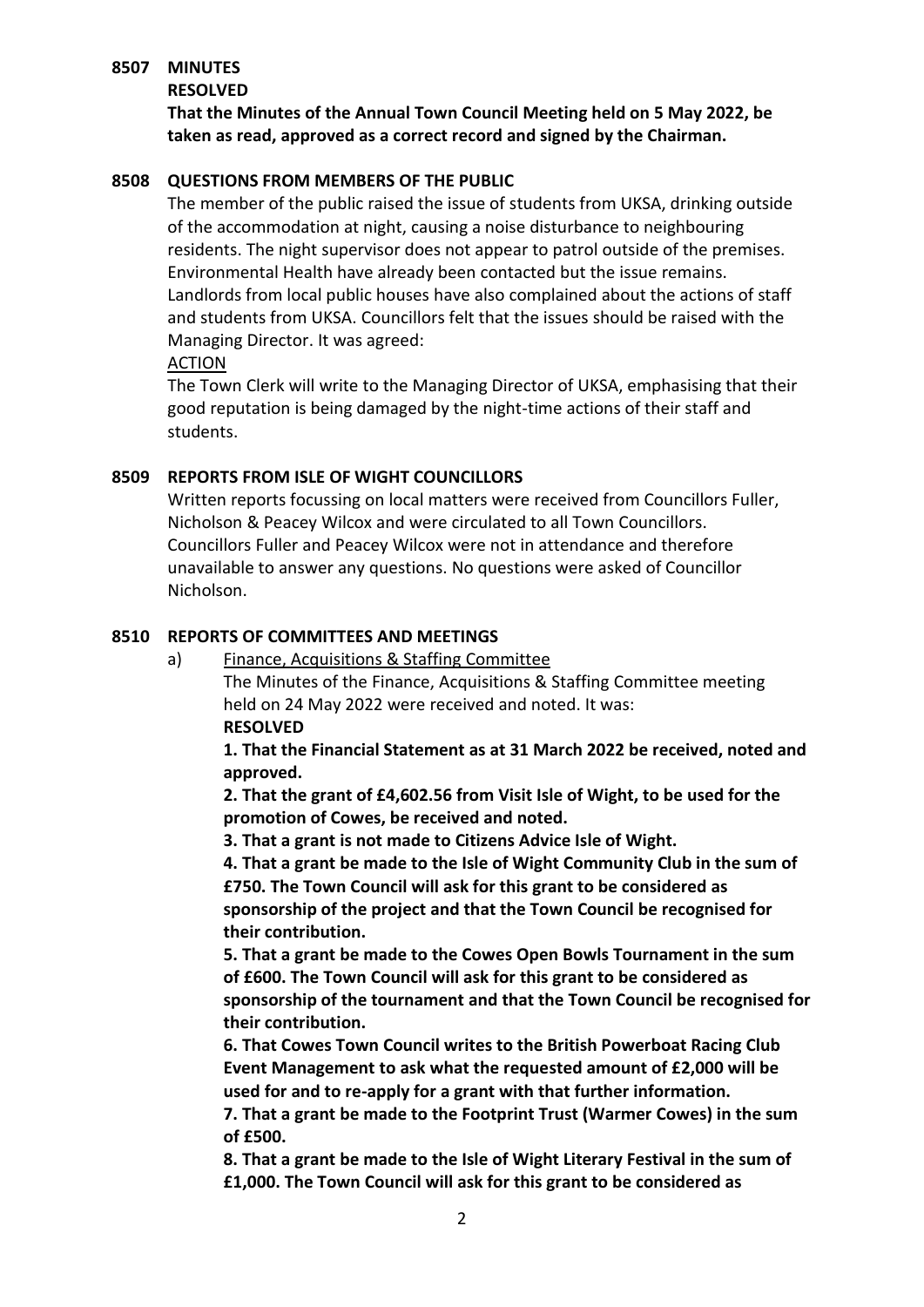# **sponsorship of the Festival and that the Town Council be recognised for their contribution.**

- b) Place Plan Working Group The Minutes of the Place Plan Working Group meeting held on 17 May 2022 were received and noted.
- c) Supporters of Cowes Library The Minutes of the Supporters of Cowes Library meeting held on 25 April 2022 were received and noted.
- d) IWALC Topic Meeting The presentations from the IWALC Topic meeting held on 28 April 2022 were received and noted.
- e) Environment & Sustainability Forum The Minutes from the Environment & Sustainability Forum held on 24 May 2022 were received and noted.

# **8511 SPEED AND NOISE**

Councillors discussed the issue of noisy cars and motorcycles throughout the town which are a disturbance, especially late at night. Noise pollution is a national issue. Speed limits are regularly exceeded and drivers are putting local residents at risk. It was agreed:

ACTION

The Town Clerk will register our concerns with the Police, IW Council's Environment Officers and the Island's MP.

# **8512 CHEQUE PAYMENTS AND PETTY CASH PAYMENTS FOR THE MONTH OF MAY 2022**

The Town Clerk presented Councillors with details of cheque and petty cash payments for the month of May 2022. Cheque payments totalled £15,400.68; petty cash payments totalled £12.98. It was:

### **RESOLVED**

**That the cheque payments of £15,400.68 and petty cash payments of £12.98 be received, noted and approved.**

# **8513 APPOINTMENT TO THE PROJECTS COMMITTEE**

Following the Annual Town Council meeting held on 5 May 2022, there remains one vacancy on the Projects Committee. It was:

### **RESOLVED**

**That the vacancy remains on the Projects Committee.**

# **8514 APPOINTMENT TO THE LAND AT MARKET HILL WORKING GROUP**

Following the Annual Town Council meeting held on 5 May 2022, there remains one vacancy on the Land at market Hill Working Group. It was:

# **RESOLVED**

**That the vacancy remains on the Land at Market Hill Working Group.**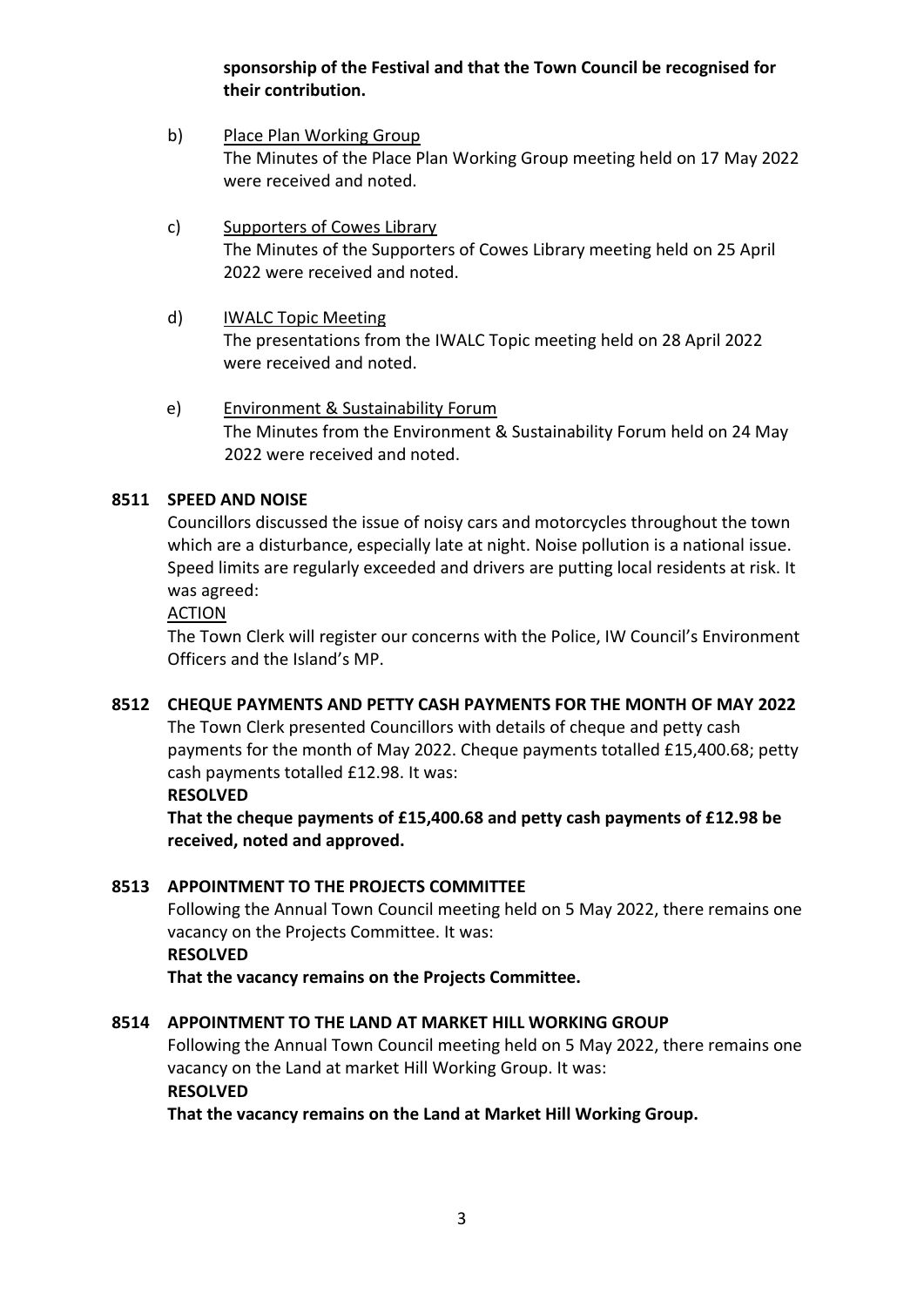### **8515 CONSIDER REINSTATEMENT OF PLANNING AND LICENSING COMMITTEE MEETINGS**

At the Town Council meeting on 7 October 2021, it was Resolved that the Planning & Licensing Committee will only meet if a Planning Application or Licensing Application is called in by a Town Councillor (Minute No 8365d4 refers). A number of Councillors have requested that regular meetings of this Committee are reinstated to ensure that full consideration is given to each application. As more than six months have passed since this Resolution was made the decision can be reversed (Standing Order 10.1 refers). It was:

#### **RESOLVED**

**That Cowes Town Council reinstates the Planning & Licensing Committee meetings forthwith.**

### **8516 APPOINTMENTS TO OTHER BODIES**

Following the Annual Town Council meeting held on 5 May 2022, there remains a number of vacancies on Other Bodies. It was:

#### **RESOLVED**

**That the following representatives be appointed to serve on the following other bodies:**

### **Age Friendly Island Project**

Inactive, to be removed from the list.

### **Cowes Harbour Commission Advisory Committee**

Deputy – Councillor M. Paler

### **Environment & Sustainability Forum**

Deputy - Vacancy

### **Floating Bridge User Group**

Councillor A. Adams

### **Isle of Wight Against Scams Partnership (IWASP)**

Deputy – Councillor A. Carter

### **Member Internal Financial Reviewers – Town Council Accounts**

Vacancy

### **Northwood House Charitable Trust Co Ltd – Park Forum**

Deputy – Councillor A. Carter